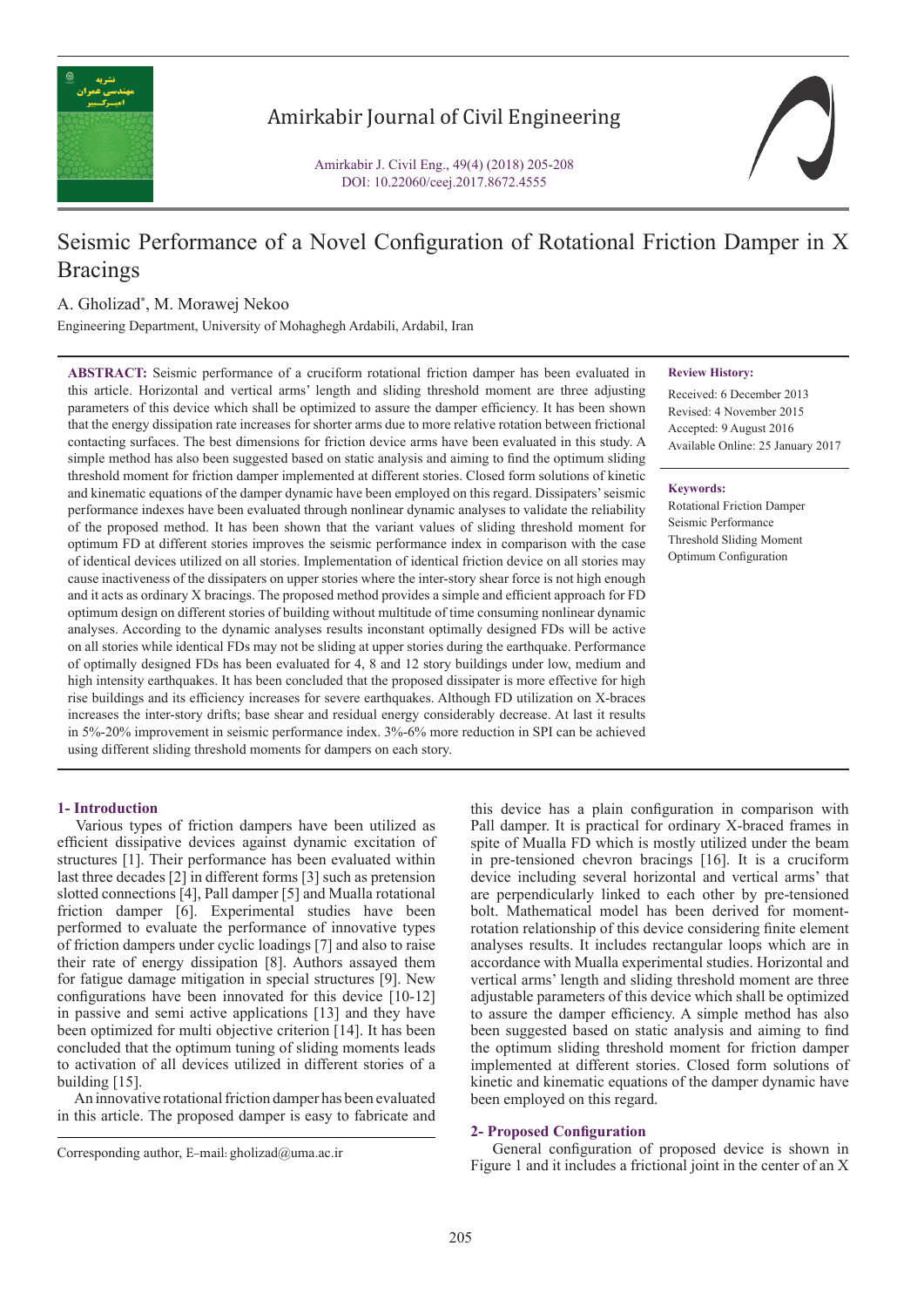bracing. Diagonal chords should be designed for axial force of:

$$
F_{\text{design}} = \max \left\{ \frac{M_f}{2r_h \sin \alpha_1}, \frac{M_f}{2r_v \cos \alpha_2} \right\}
$$
(1)

 $M_f$  is the sliding threshold moment.  $r_h$  and  $r_v$  are horizontal and vertical arms lengths.



 This device provides the maximum energy dissipation rate when it complies the following equation where F is the lateral loading amplitude.

$$
\frac{1}{r_v} + \frac{1}{r_h \tan \alpha_1} = \frac{F}{M_f}
$$
 (2)

 This condition has been derived directly from the maximization of the rotation amplitude of frictional joint:

$$
\varphi = \frac{F}{2K_f} \left( \frac{1}{r_v} + \frac{1}{r_h \tan \alpha_1} \right) -
$$
  

$$
\frac{M_f}{4K_f} \left( \frac{1}{r_v} + \frac{1}{r_h \tan \alpha_1} \right)^2
$$
 (3)

 $K_f$  is the lateral stiffness of the moment frame.

#### **3- Modeling and Analysis**

 An analytical case study has been performed to validate Equation 2. Structure model has been created in SAP-2000 software using Wen plastic link type element to simulate frictional joints behavior. Its accuracy has been verified in comparison with experimental and analytical results reported by Mualla [16] and the same one span and one story steel

frame has been modeled in this study. Following performance indexes have been evaluated for the steel frame utilized with the proposed friction damper in optimum configuration [6].

$$
SPI = \sqrt{R_d^2 + R_f^2 + R_e^2}
$$
 (4)

$$
R_d = \frac{D_f}{D_p} , R_f = \frac{V_f}{V_p} , R_e = \frac{E_i - E_h}{E_i}
$$
 (5)

 It includes reduction factors in displacement response, base shear and kinematic energy respectively.

**Table 1. Performance index for uniform and optimum configuration of FD in 12-storey steel frame**

| <b>PGA</b><br>(g) | Variable Distribution |                |       | Uniform Distribution |       |       |
|-------------------|-----------------------|----------------|-------|----------------------|-------|-------|
|                   | 02                    | 0 <sup>3</sup> | 04    | 02                   | 03    | 04    |
| Rf                | 0.717                 | 0.704          | 0.715 | 0.760                | 0.754 | 0.760 |
| Rd                | 0.555                 | 0.571          | 0.579 | 0.553                | 0.569 | 0.553 |
| Re                | 0 341                 | 0.353          | 0.361 | 0.408                | 0,390 | 0.408 |
| <b>SPI</b>        | 0.968                 | 0.972          | 0.988 | 1 024                | 1.022 |       |

#### **4- Conclusions**

 Implementation of identical friction device on all stories may cause inactiveness of the dissipaters on upper stories where the inter-story shear force is not high enough and it acts as ordinary X bracings. The proposed method provides an efficient approach for FD optimum design on different stories of building without multitude of time consuming nonlinear dynamic analyses. According to the dynamic analyses results inconstant optimally designed FDs will be active on all stories while identical FDs may not be sliding at upper stories during the earthquake. Performance of optimally designed FDs has been evaluated for 4, 8 and 12 story buildings under low, medium and high intensity earthquakes. It has been concluded that the proposed dissipater is more effective for high rise buildings and its efficiency increases for severe earthquakes. Although FD utilization on X-braces increases the interstory drifts; base shear and residual energy considerably decrease. At last it results in 5%-20% improvement in seismic performance index. 3%-6% more reduction in SPI can be achieved using different sliding threshold moments for dampers on each story.

#### **References**

- [1] Gholizad A, Kamrani Moghaddam P., "Friction Damper Dynamic Performance in Seismically Excited Knee Braced Steel Frames", International Journal of Civil Engineering Vol. 12, No. 1, Transaction A: Civil Engineering, March 2014.
- [2] Levy R., Lavan O., Rutenberg A, ″Seismic Design of Friction-Damped Braced Frames Based on Historical Records″, Earthquake Spectra., 2005, Vol. 21, No. 3, pages 761–778.
- [3] Filiatrault A., Cherry S., ″Seismic Design Spectra for Friction-Damped Structures″, Journal of Structural